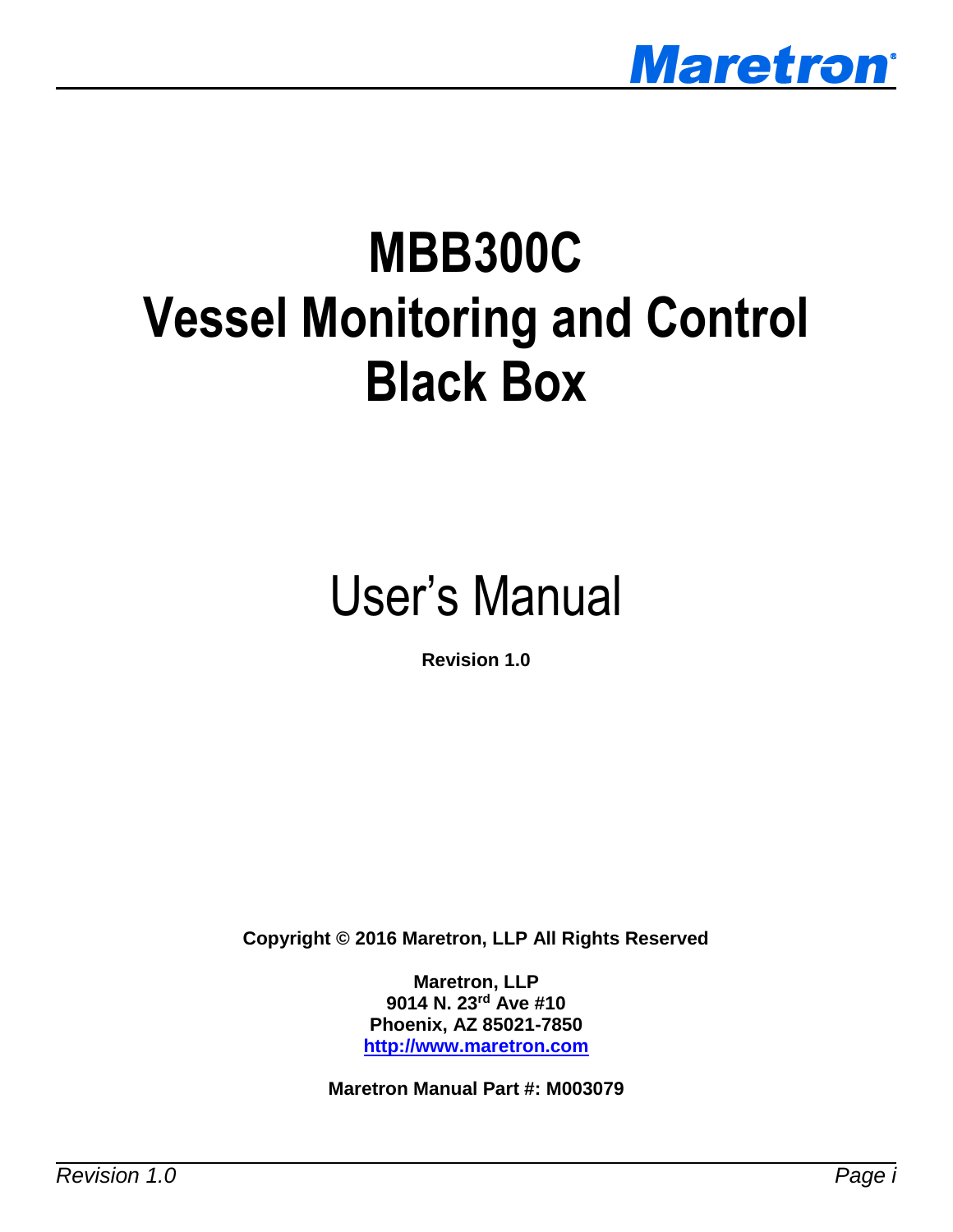#### **Revision History**

| Ra<br>È           | ----- |
|-------------------|-------|
| и                 | .     |
| $\cdot\cdot\cdot$ | n     |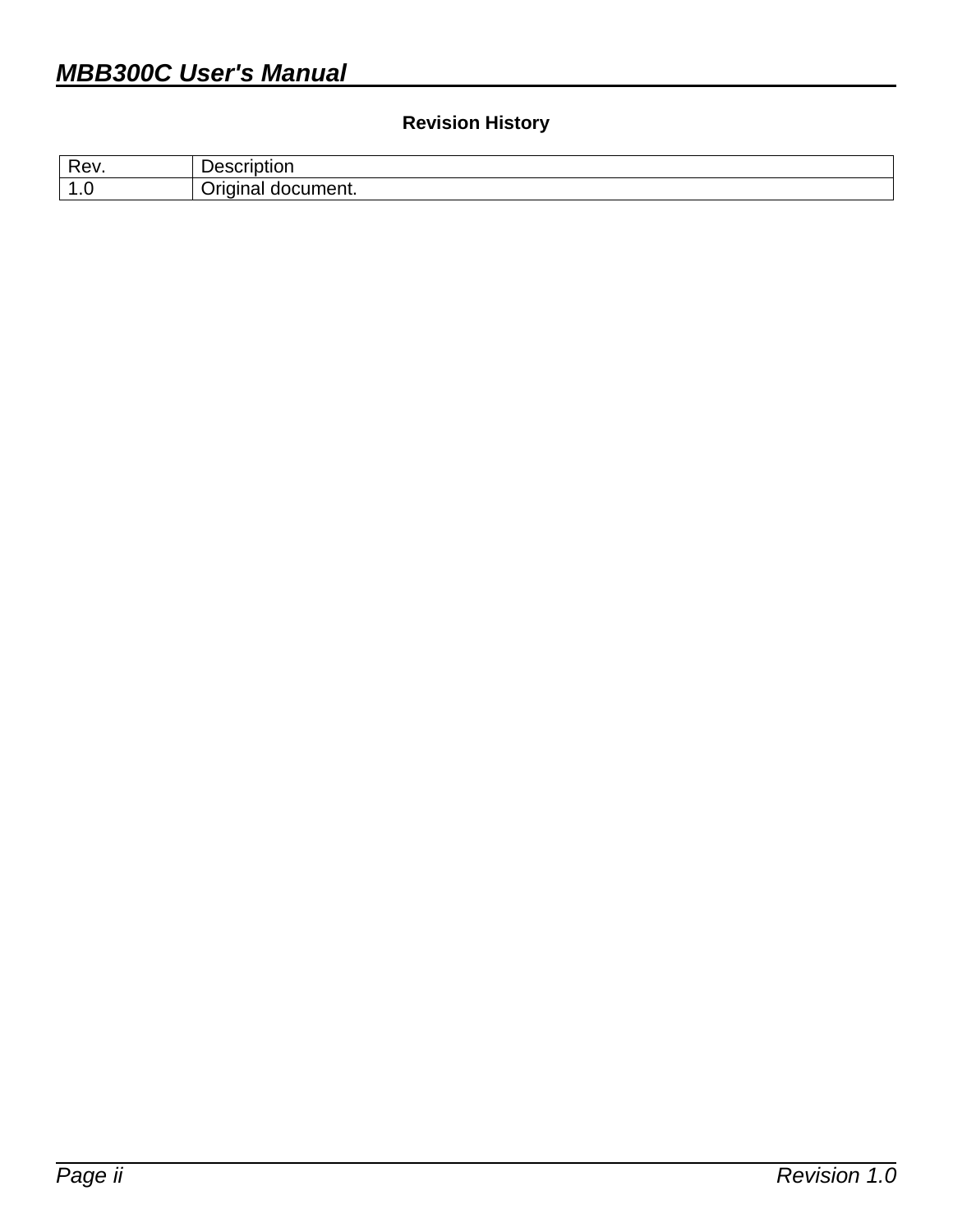

### **Table of Contents**

| 1.             |       |  |
|----------------|-------|--|
|                | 1.1   |  |
|                | 1.2   |  |
|                | 1.3   |  |
|                | 1.4   |  |
| $\overline{2}$ |       |  |
|                | 2.1   |  |
|                | 2.2   |  |
|                | 2.3   |  |
|                |       |  |
|                |       |  |
|                | 2.4.1 |  |
|                | 2.4.2 |  |
|                | 2.4.3 |  |
|                | 2.4.4 |  |
|                | 2.4.5 |  |
|                | 2.4.6 |  |
|                |       |  |
|                | 2.5.1 |  |
| 3              |       |  |
|                | 3.1   |  |
|                | 3.2   |  |
|                | 3.3   |  |
| 4              |       |  |
| 5              |       |  |
| 6              |       |  |
| $\overline{7}$ |       |  |
|                |       |  |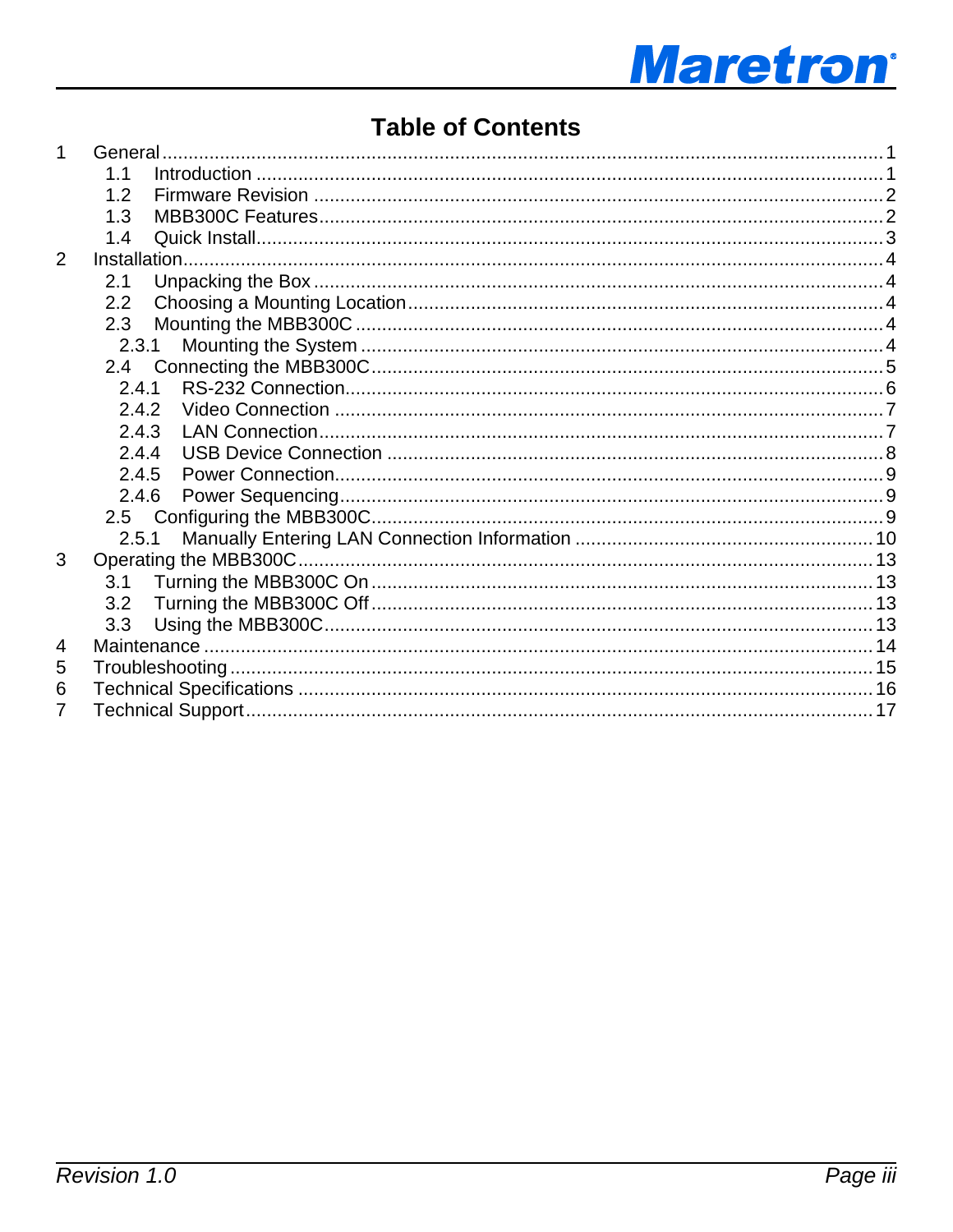# **Table of Figures**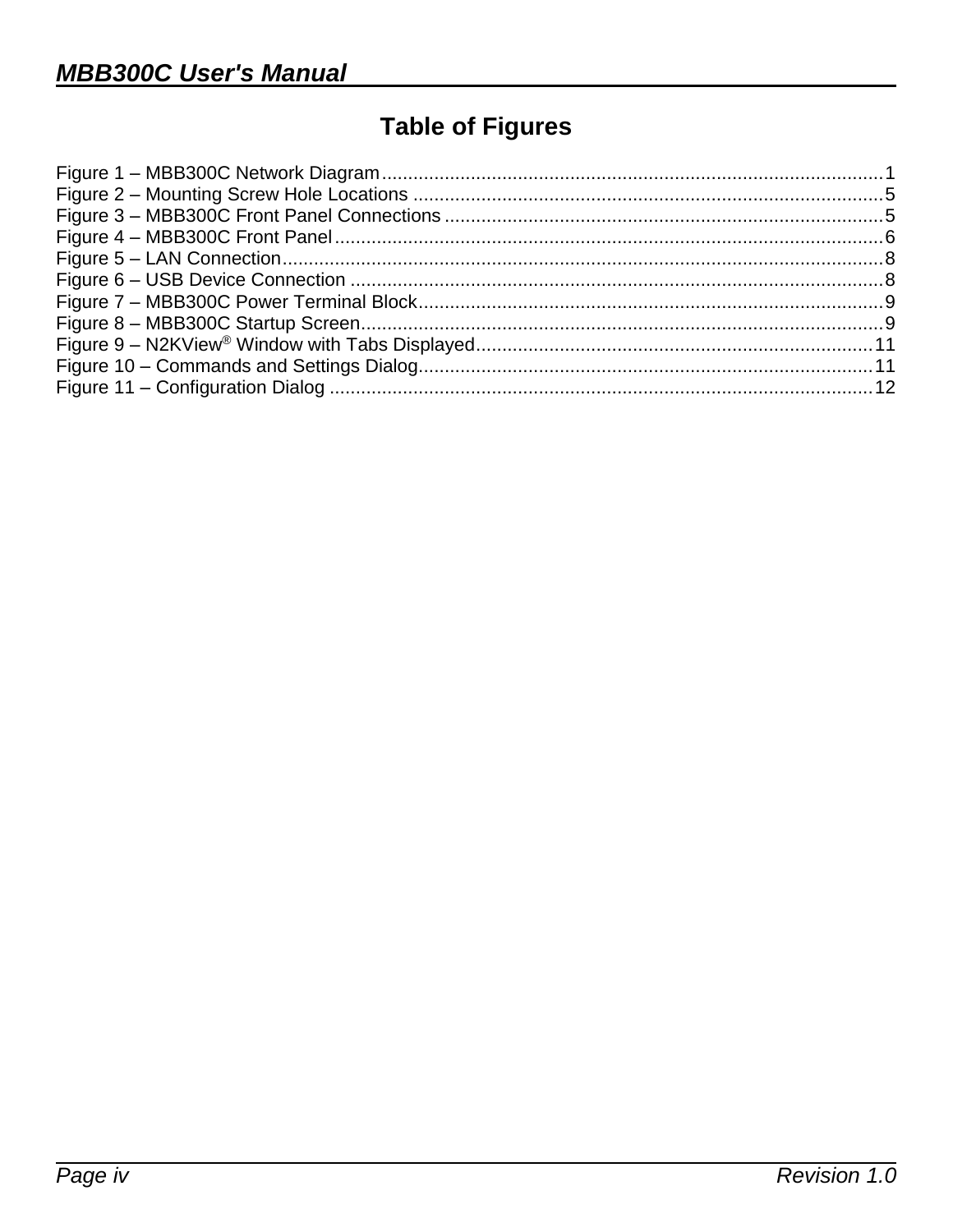

# <span id="page-4-0"></span>**1 General**

# <span id="page-4-1"></span>**1.1 Introduction**

Congratulations on your purchase of the Maretron MBB300C Vessel Monitoring and Control Black Box. Maretron has designed and built your system to the highest standards for years of dependable and accurate service.

Maretron's Black Box (MBB300C) is a dedicated processing unit that includes Maretron's N2KView<sup>®</sup> vessel monitoring and control software. Unlike a PC that allows any software to be loaded, the MBB300C runs only N2KView<sup>®</sup> software, making it extremely stable and dedicated to monitoring and controlling your vessel.

The MBB300C is ruggedized for marine use and includes a solid state disk drive to withstand the pounding associated with waves. And since the MBB300C dissipates less than 10 watts, there is no need for internal cooling fans that are noisy and wear out causing electronics to overheat and fail.



<span id="page-4-2"></span>*Figure 1 – MBB300C Network Diagram*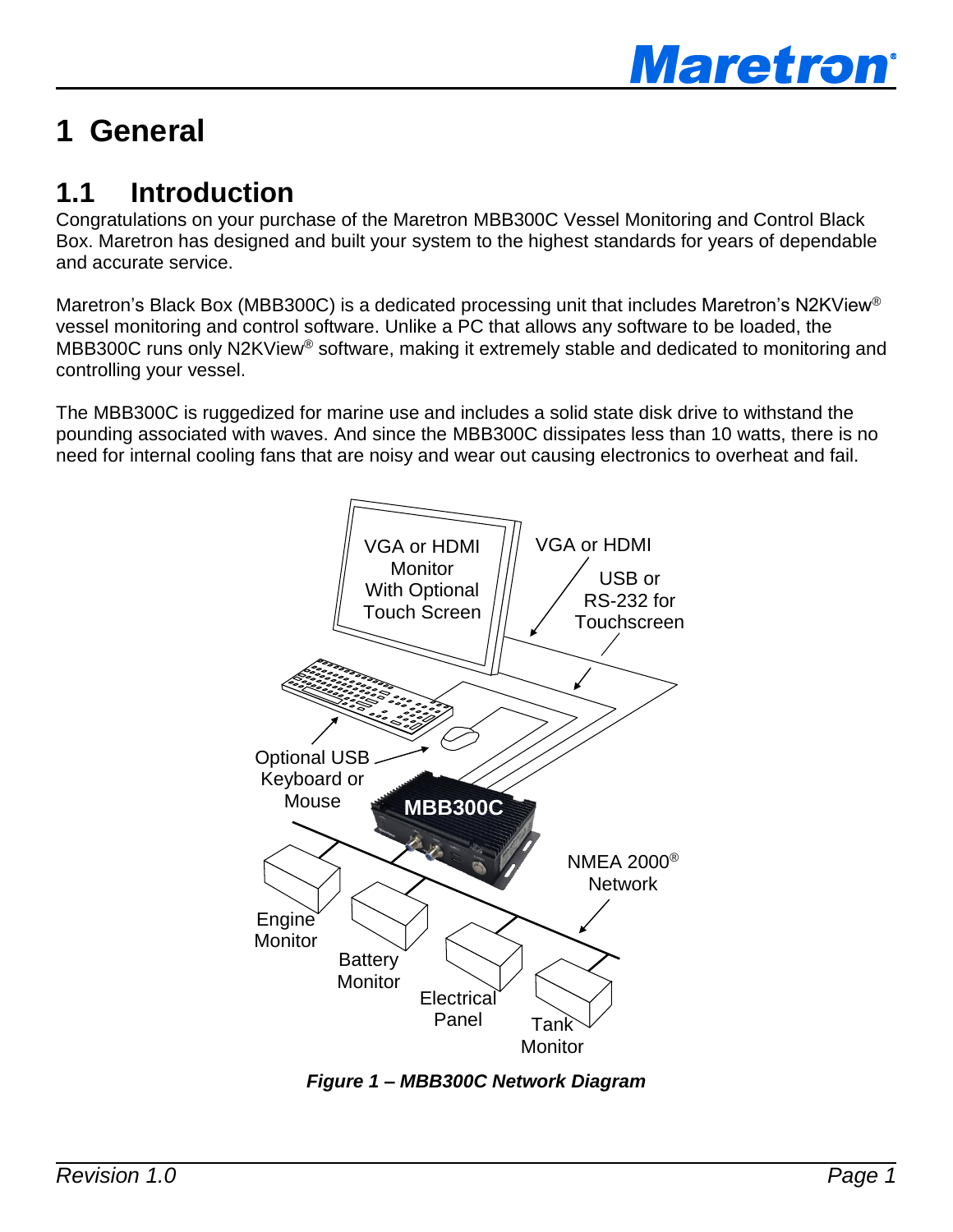### *MBB300C User's Manual*

The MBB300C connects to a monitor through a VGA or HDMI connector and associated touch screen through a USB or serial port connection.

Alternatives to controlling the N2KView<sup>®</sup> software through a touch screen include keyboards, mice, or track balls connected through USB. In addition to the two completely isolated CAN bus connectors (M12) for easy connection to single or redundant NMEA 2000 $^{\circ}$  networks, the MBB300C has an Ethernet port for connecting Internet Protocol (IP) cameras for viewing within the N2KView® software.

Of course, you get the same flexibility using Maretron's N2KView® software from the MBB300C as you would running the software on a PC, which includes the ability to configure as many screens as you want with exactly the information you want to see. Plus, you get free upgrades to the software as improvements and new features are added.

The Maretron MBB300C is designed to operate within the harsh demands of the marine environment. However, no piece of marine electronic equipment can function properly unless installed, configured, and maintained in the correct manner. Please read carefully and follow these instructions for installation, configuration, and usage of the Maretron MBB300C in order to ensure optimal performance.

# <span id="page-5-0"></span>**1.2 Firmware Revision**

<span id="page-5-1"></span>This manual corresponds to the MBB300C running N2KView® Version 5.0.15.

### **1.3 MBB300C Features**

The Maretron MBB300C has the following features.

- Full version of N2KView<sup>®</sup> software preinstalled
- Wired Ethernet interface
- Dual Optically-Isolated CAN bus connectors for direct NMEA 2000<sup>®</sup> connection
- Supports user-supplied VGA or HDMI monitor
- Supports user-supplied touchscreen (ELO, 3M Microtouch, Hampshire TSharc, Penmount, General Touch, or any USBHID compliant touchscreen)
- Supports user-supplied mouse and keyboard
- Operates on 9-36VDC
- 10W power consumption
- Solid State Disk Drive
- Fanless cooling system
- All N2KView licenses included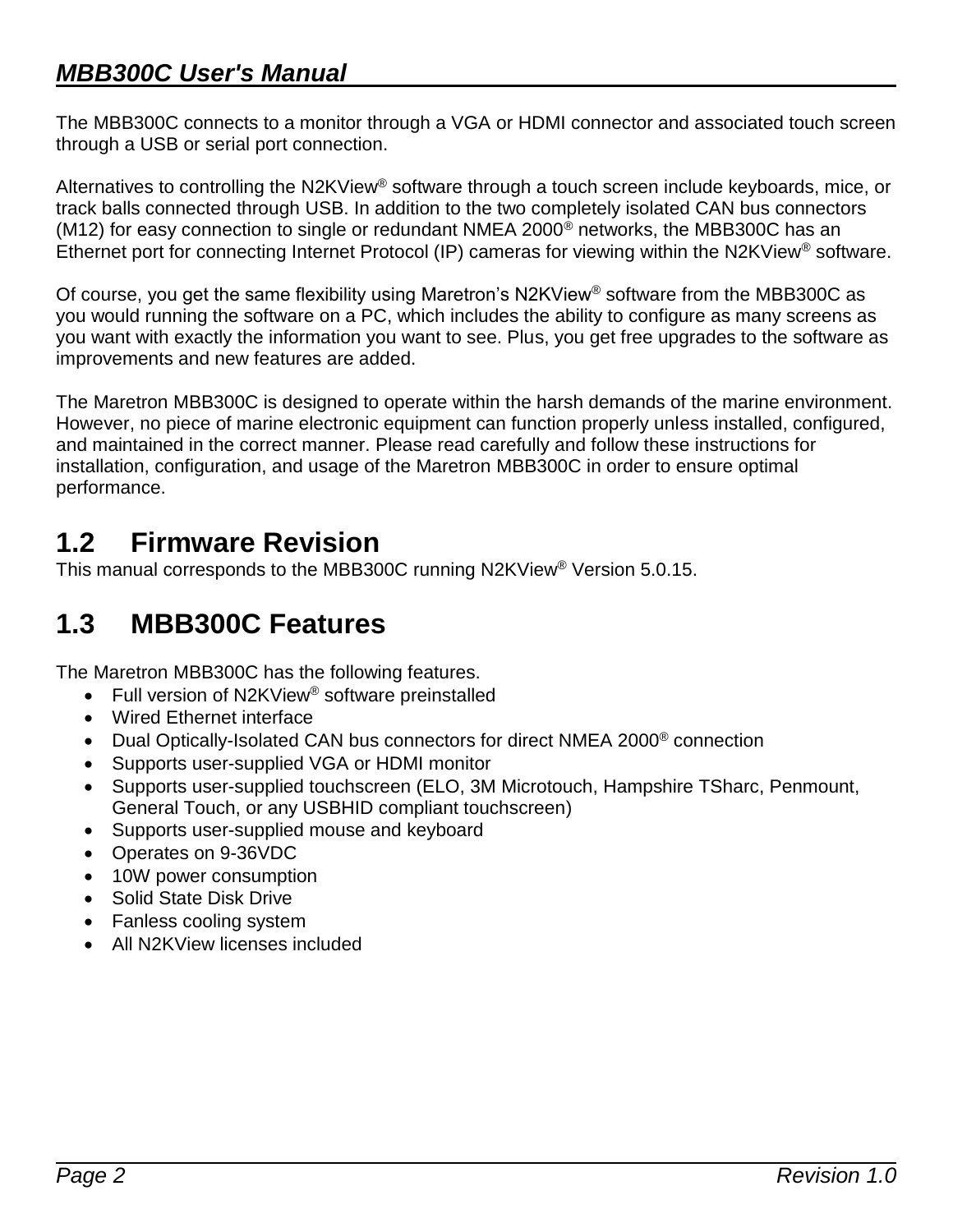

# <span id="page-6-0"></span>**1.4 Quick Install**

Installing the Maretron MBB300C display involves the following four steps. Please refer to the individual sections for additional details.

- Unpacking the Box (Section [2.1\)](#page-7-1)
- Choosing a Mounting Location (Section [2.2\)](#page-7-2)
- Mounting the MBB300C (Section [2.3\)](#page-7-3)
- Connecting the MBB300C (Section [2.4\)](#page-8-0)
- Configuring the MBB300C (Section [2.5\)](#page-12-2)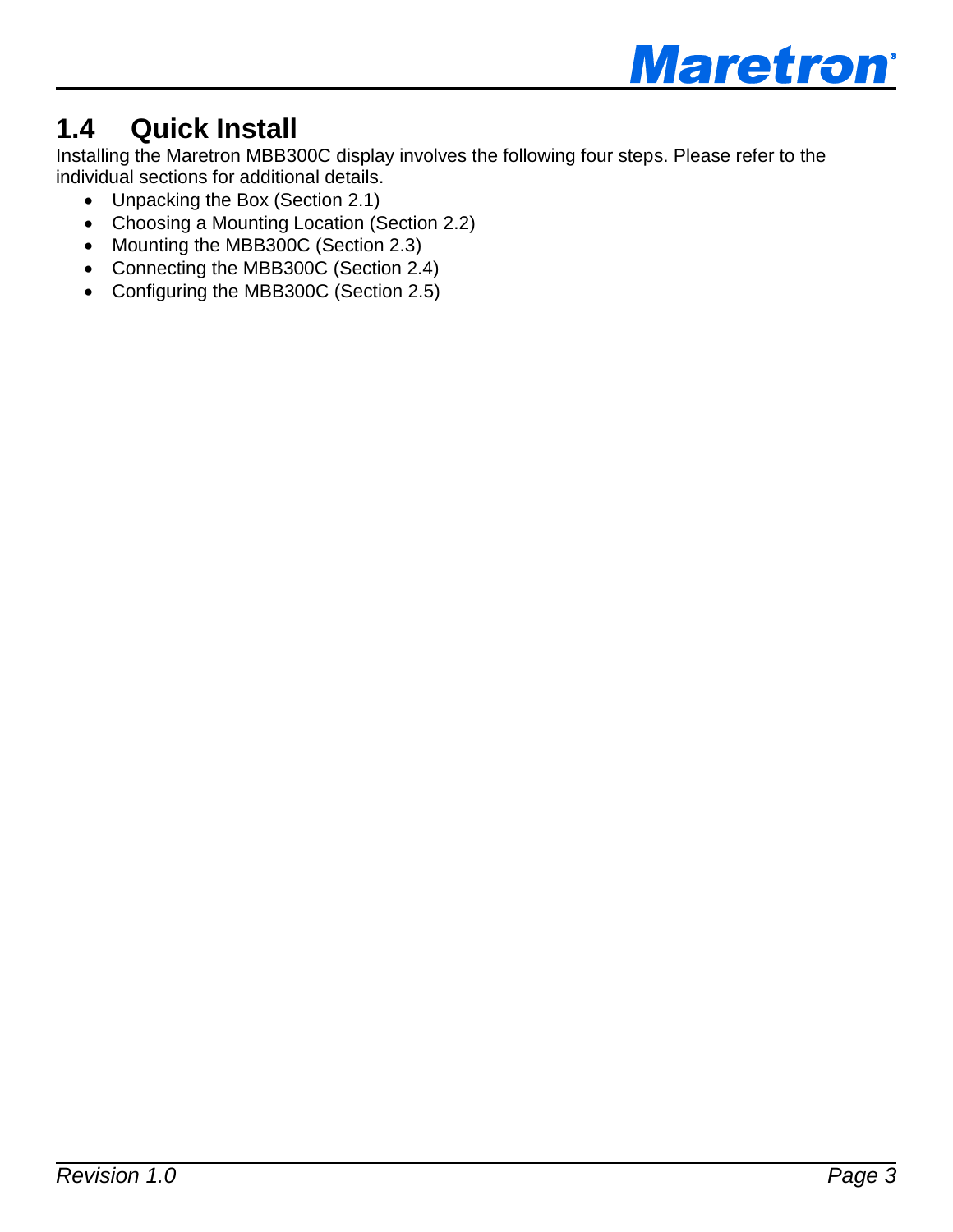# <span id="page-7-0"></span>**2 Installation 2.1 Unpacking the Box**

<span id="page-7-1"></span>When unpacking the box containing the Maretron MBB300C, you should find the following items:

- 1 MBB300C Maretron Vessel Monitoring and Control Black Box
- 1 3-Pin Power Connector
- 1 USB Flash Drive Containing System Documentation
- 1 Warranty Registration Card

<span id="page-7-2"></span>If any of these items are missing or damaged, please contact Maretron.

# **2.2 Choosing a Mounting Location**

<span id="page-7-3"></span>The MBB300C must be mounted in an indoor location.

### **2.3 Mounting the MBB300C**

<span id="page-7-4"></span>The MBB300C can be mounted to a wall or other flat surface.

#### **2.3.1 Mounting the System**

To mount the MBB300C onto a wall or some other surface, please follow the steps below.

- **Step 1:** Turn the MBB300C over.
- **Step 2:** Drill holes in the intended installation surface.
- **Step 3:** Align the mounting holes in the sides of the MBB300C with the predrilled holes in the mounting surface.
- **Step 4:** Insert four retention screws, two on each side, to secure the MBB300C to the wall.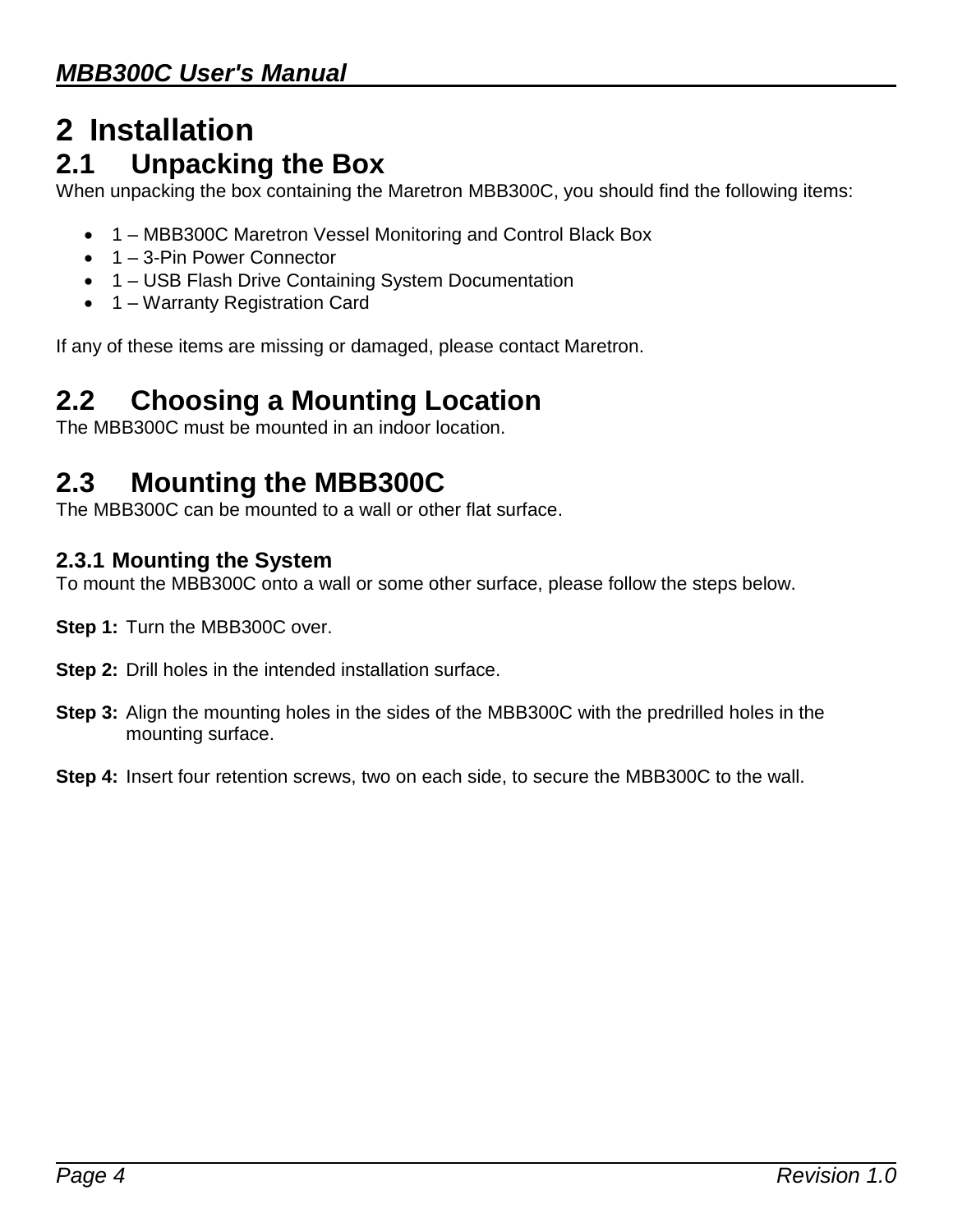



*Figure 2 – Mounting Screw Hole Locations*

# <span id="page-8-1"></span><span id="page-8-0"></span>**2.4 Connecting the MBB300C**

Some I/O interface connections of the MBB300C are found on the front panel (see [Figure 3\)](#page-8-2). The I/O interface panel located on the front of the MBB300C has the following I/O interface connectors:

- 2 x CAN-bus ports with isolation for connection to NMEA 2000®
- 2 x SATA HDD LED indicators
- 1 x Power Button with Power LED Indicator
- 2 x USB 2.0 connectors



<span id="page-8-2"></span>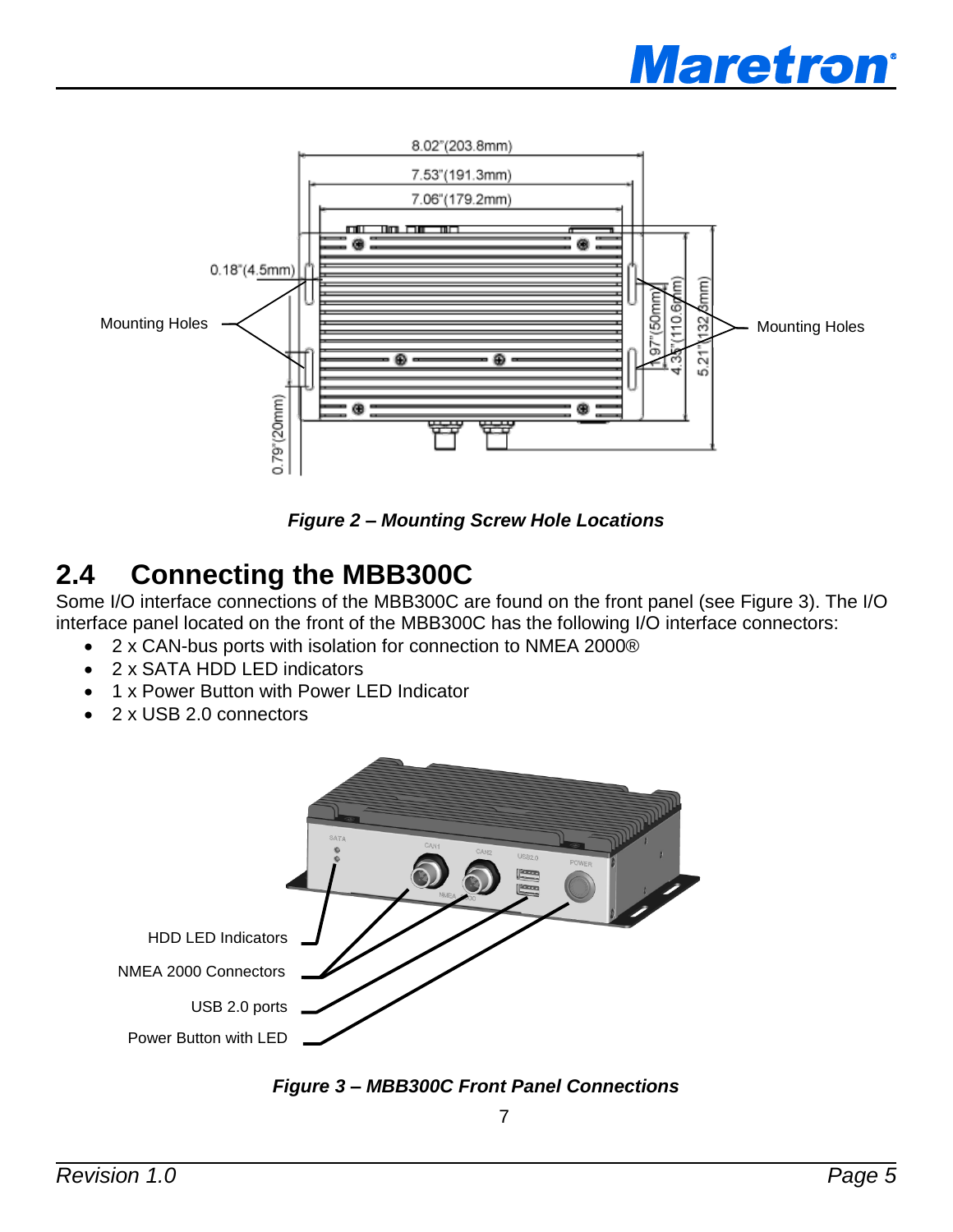### *MBB300C User's Manual*

The I/O interface panel located on the rear of the MBB300C (see [Figure 4\)](#page-9-1) has the following interface connectors:

- 1 x VGA output
- 1 x HDMI output
- 1 x RS-232 Serial Port
- 2 x USB 3.0 connectors
- 1 x Gigabit Ethernet (LAN) port
- 1 x 3-pin power terminal block with wide range power input (9V-36V)



*Figure 4 – MBB300C Front Panel*

#### <span id="page-9-1"></span><span id="page-9-0"></span>**2.4.1 RS-232 Connection**

There is one external RS-232 connector. The RS-232 connector enables connection to an external touch screen. To connect a serial cable with the RS-232 connector, please follow the instructions below.

- **Step 1:** Locate the RS-232 connector on the rear panel of the MBB300C.
- **Step 2:** Align the RS-232 connector on the serial cable with the RS-232 connector on the rear panel of the MBB300C.
- **Step 3:** Once aligned, gently insert the serial cable RS-232 connector into the MBB300C RS-232 connector.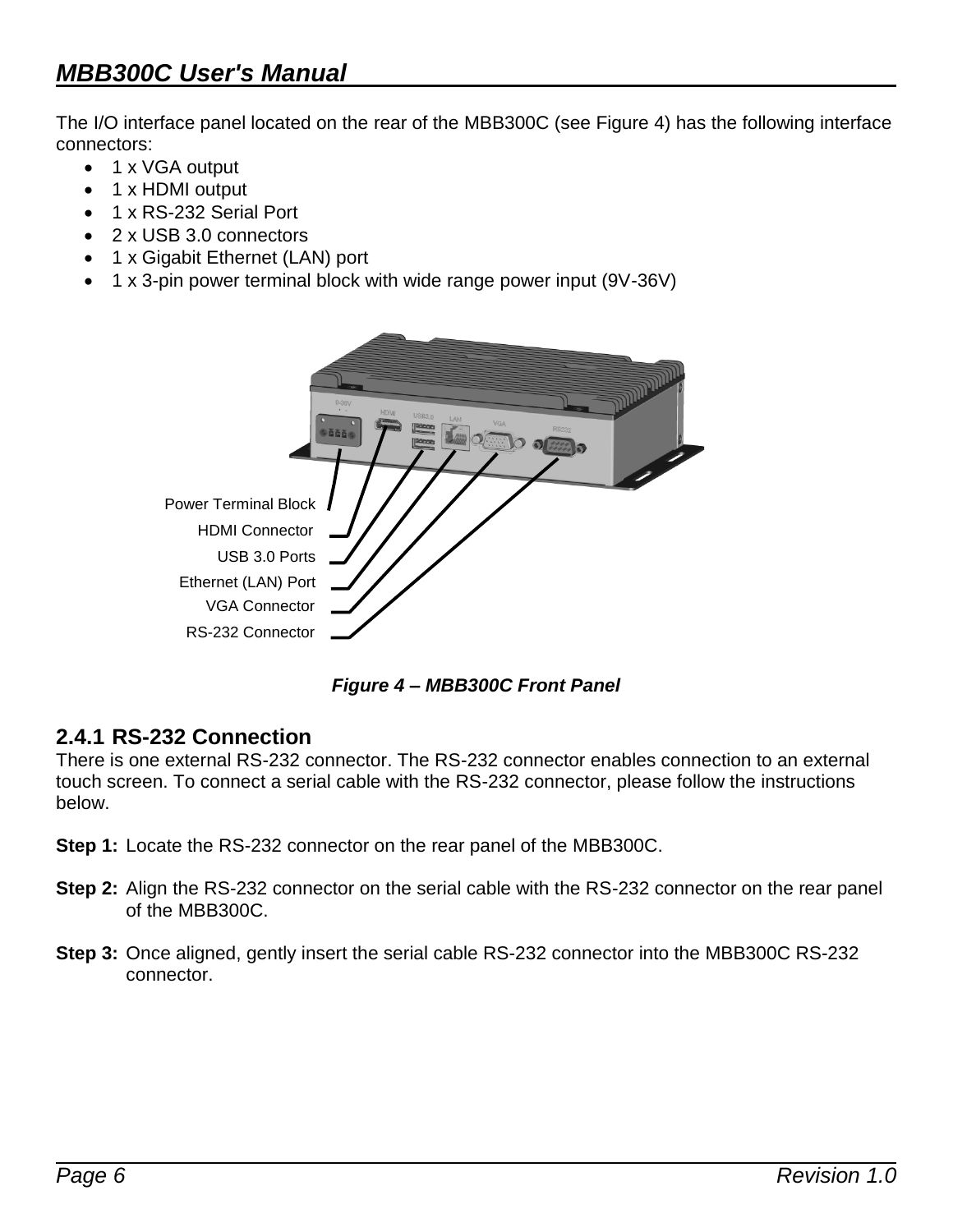

#### <span id="page-10-0"></span>**2.4.2 Video Connection**



#### **NOTE**

 The MBB300C supports the connection of a single monitor through either the VGA or HDMI connection. It does not support the connection of multiple monitors.

#### **2.4.2.1 VGA Connection**

There is one external VGA connector. The VGA connector enables connection to a monitor. To connect a VGA cable with the VGA connector, please follow the instructions below.

- **Step 1:** Locate the VGA connector on the rear panel of the MBB300C.
- **Step 2:** Align the VGA connector on the cable with the VGA connector on the rear panel of the MBB300C.
- **Step 3:** Once aligned, gently insert the cable VGA connector into the MBB300C VGA connector.

#### **2.4.2.2 HDMI Connection**

There is one external HDMI connector. The HDMI connector enables connection to a monitor. To connect a HDMI cable with the HDMI connector, please follow the instructions below.

- **Step 1:** Locate the HDMI connector on the rear panel of the MBB300C.
- **Step 2:** Align the HDMI connector on the cable with the HDMI connector on the rear panel of the MBB300C.
- <span id="page-10-1"></span>**Step 3:** Once aligned, gently insert the cable HDMI connector into the MBB300C HDMI connector.

#### **2.4.3 LAN Connection**

There is one external RJ-45 LAN connector. The RJ-45 connector enables connection to an external network. To connect a LAN cable with the RJ-45 connector, please follow the instructions below.

- **Step 1:** Locate the RJ-45 connector on the rear panel of the MBB300C.
- **Step 2:** Align the RJ-45 connector on the LAN cable with the RJ-45 connector on the rear panel of the MBB300C (see [Figure 5\)](#page-11-1).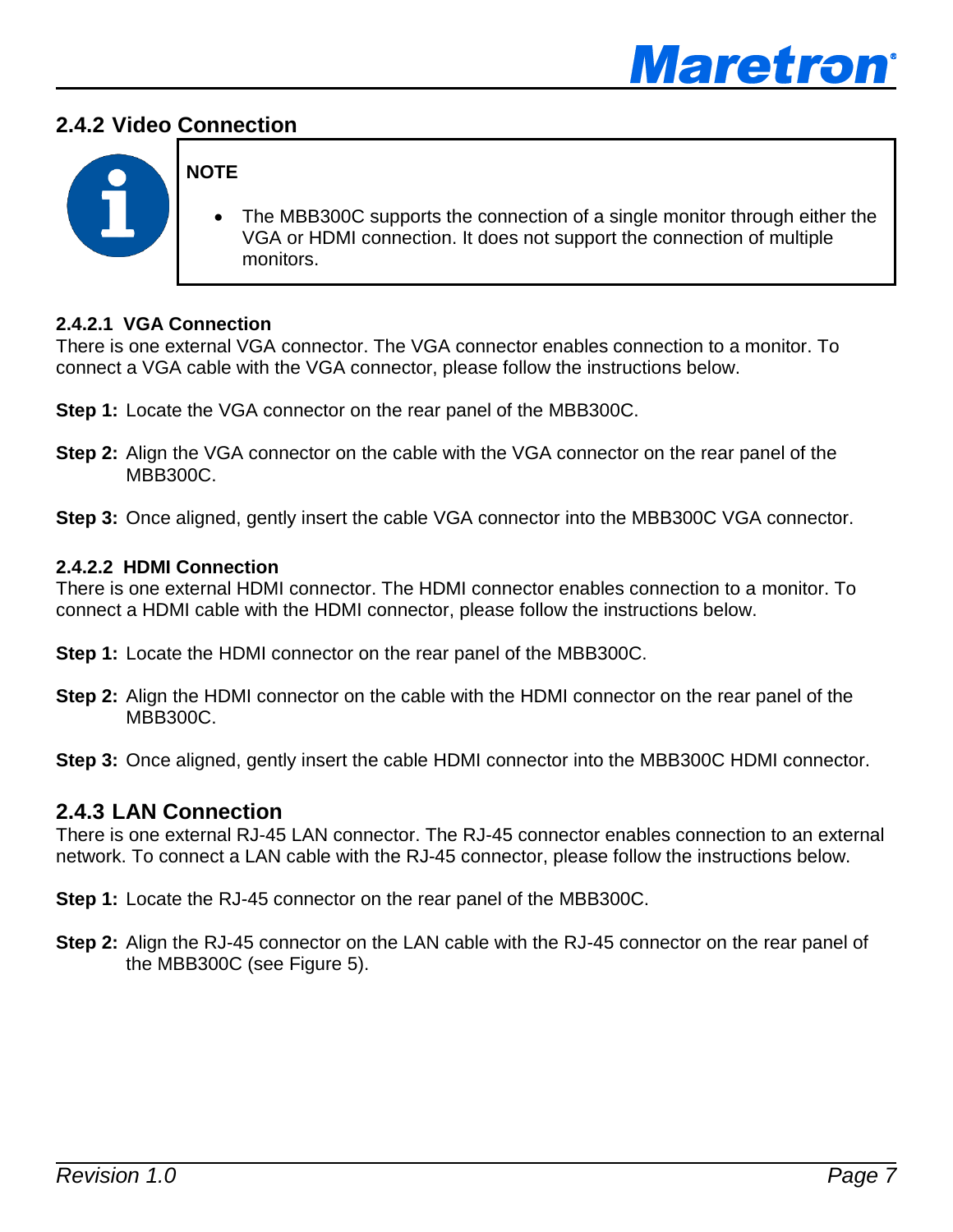

*Figure 5 – LAN Connection*

<span id="page-11-1"></span>**Step 3:** Once aligned, gently insert the LAN cable RJ-45 connector into the onboard RJ-45 connector.

#### <span id="page-11-0"></span>**2.4.4 USB Device Connection**

There are two external USB 2.0 connectors and two external USB 3.0 connectors. To connect a USB device, please follow the instructions below.

**Step 1:** The locations of the USB connectors are shown in [Figure 3](#page-8-2) and [Figure 4.](#page-9-1)

**Step 2:** Align the USB device connector with one of the connectors (see [Figure 6\)](#page-11-2).



*Figure 6 – USB Device Connection*

<span id="page-11-2"></span>**Step 3**: Once aligned, gently insert the USB device connector into the MBB300C connector.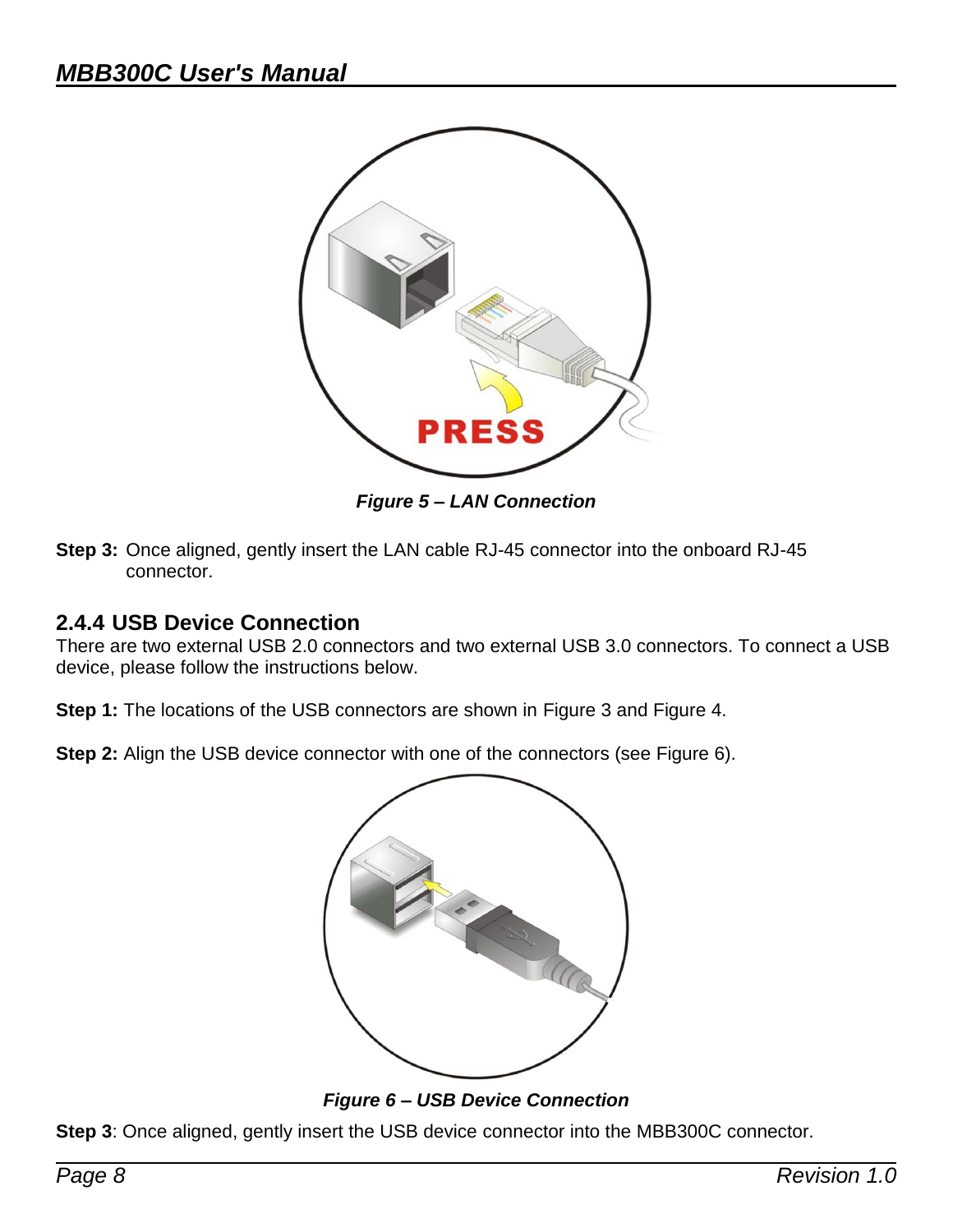

#### <span id="page-12-0"></span>**2.4.5 Power Connection**

The MBB300C can be connected to a power source in the following way (overcurrent protection should be provided and should be sized in accordance with ABYC E-11, AC and DC ELECTRICAL SYSTEMS ON BOATS):

Directly with 9-36VDC power source using the green power terminal block found on the rear panel of the MBB300C (see [Figure 7\)](#page-12-3).

- a) Connect the power source negative terminal to the right hand terminal,
- b) Connect the power source positive terminal to the center terminal.



*Figure 7 – MBB300C Power Terminal Block*

#### <span id="page-12-3"></span><span id="page-12-1"></span>**2.4.6 Power Sequencing**

When the MBB300C is connected to an appropriate power source, you can use the power switch located on the front panel (see [Figure 4\)](#page-9-1) to turn the MBB300C on or off. The MBB300C can also be switched on and off by applying or removing power through an external switch or breaker. Any time the power is reapplied to the MBB300C, it will turn on.

# <span id="page-12-2"></span>**2.5 Configuring the MBB300C**

In order to use the MBB300C, you must have it connected to the NMEA 2000 $^{\circ}$  network.

The MBB300C will start up with the following warning screen:

|                                                                                                                                                                                         |                             | <i><b>Maretron</b></i>                          |  |  |
|-----------------------------------------------------------------------------------------------------------------------------------------------------------------------------------------|-----------------------------|-------------------------------------------------|--|--|
|                                                                                                                                                                                         |                             | N2KView® - Vessel Monitoring and Control System |  |  |
|                                                                                                                                                                                         |                             | Software Version - 5.0.15.20160330              |  |  |
| WARNING: By pressing "Accept", you acknowledge that while Maretron products are                                                                                                         |                             |                                                 |  |  |
| designed to be accurate and reliable, they should be used only as aids to navigation and<br>vessel monitoring and control and not as a replacement for traditional aids and techniques. | Label (Display Name): Frank |                                                 |  |  |
|                                                                                                                                                                                         |                             |                                                 |  |  |
|                                                                                                                                                                                         |                             |                                                 |  |  |

<span id="page-12-4"></span>*Figure 8 – MBB300C Startup Screen*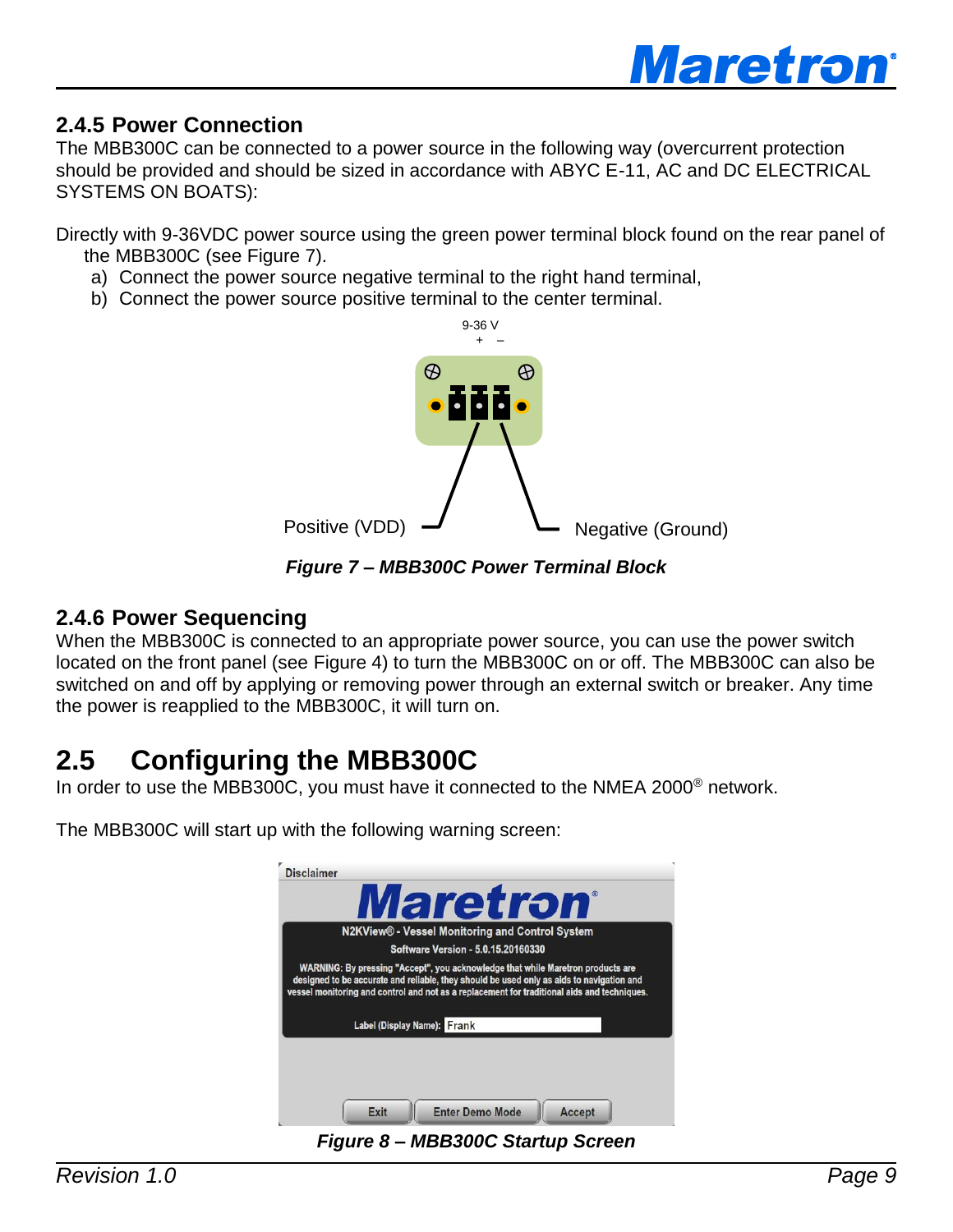The first time you start the MBB300C, N2KView® will ask you to assign it a unique name. Assigning a unique name to the MBB300C is necessary in order to help you determine the source of alerts generated by a MBB300C or other Maretron device capable of generating alerts.

You are required to press **Accept** and thereby acknowledge this warning message before N2KView® will run in Live Mode.

Alternatively, you may **Enter Demo Mode**. In Demo Mode, you will not be able to connect to an NMEA 2000 $^{\circ}$  network and view live data; instead, simulated data will be provided to stimulate the controls.

Finally, you may choose **Exit**, in which case the MBB300C will power off.

#### <span id="page-13-0"></span>**2.5.1 Manually Entering LAN Connection Information**

**NOTE** The LAN Connection is not necessary unless you are using any of the following features: Video E-mail actions on Alerts

If you intend to use the Video feature or send e-mails via the Alerts feature, you must ensure that the device can connect to your LAN (local area network). The MBB300C comes from the factory preconfigured to obtain its LAN connection information from a DHCP (Dynamic Host Control Protocol) server. If your local area network uses a DHCP server, no configuration is necessary, and the MBB300C should be able to successfully connect to the local area network.

If your local area network does not use DHCP, you must manually enter the LAN connection information into the MBB300C. This is done through the following steps: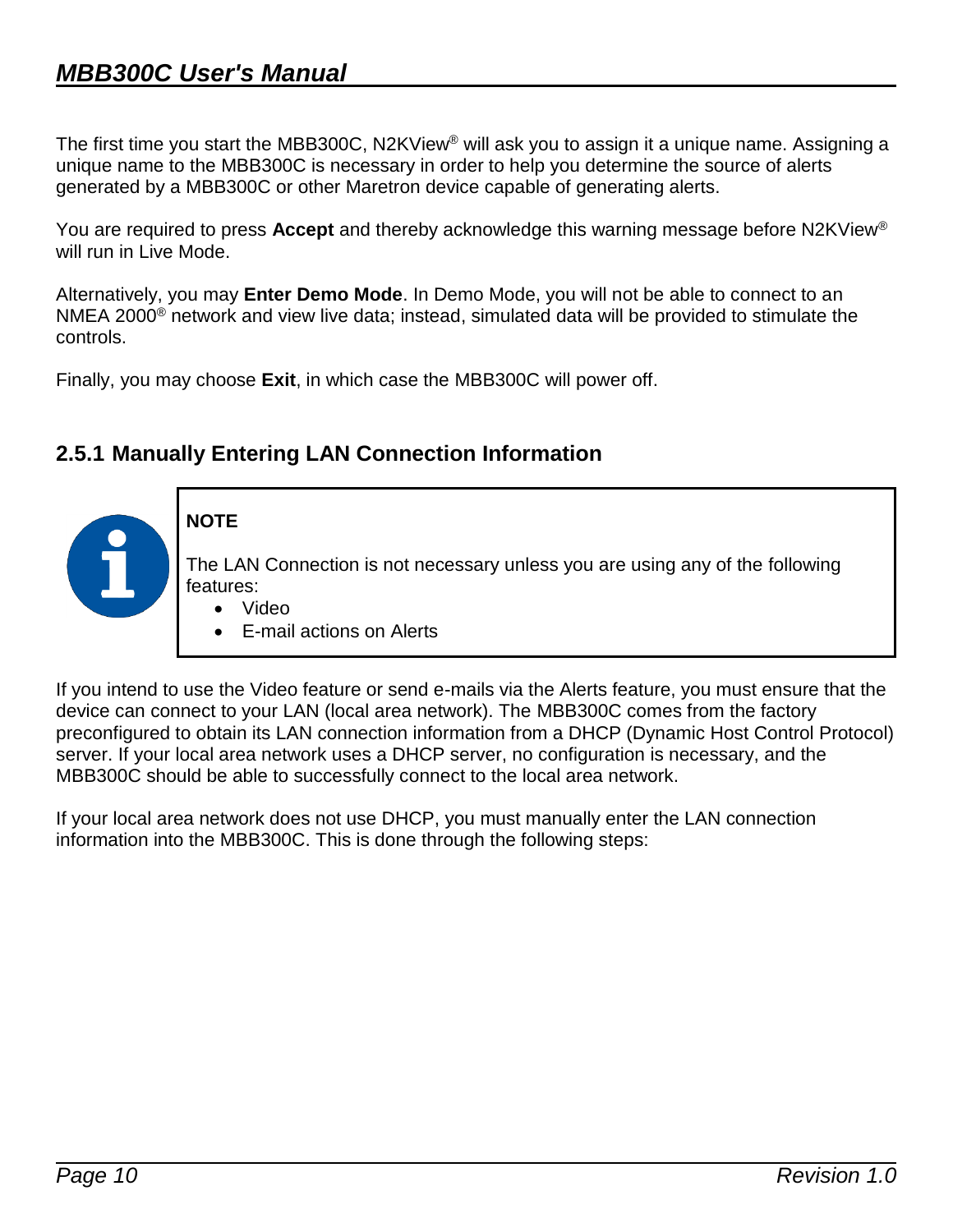



*Figure 9 – N2KView® Window with Tabs Displayed*

- <span id="page-14-0"></span>a. Click anywhere inside the N2KView® screen to display the screen tabs as shown in Figure [9](#page-14-0) above.
- b. Click on the "**Commands & Settings**" tab (on the right) to display the Commands & Settings Dialog.



*Figure 10 – Commands and Settings Dialog*

- <span id="page-14-1"></span>c. Click on the "**Configuration**" button in the Commands & Settings window to display the Configuration dialog.
- d. Click on the "**Network Configuration**" tab in the Configuration dialog to display the Network Configuration dialog.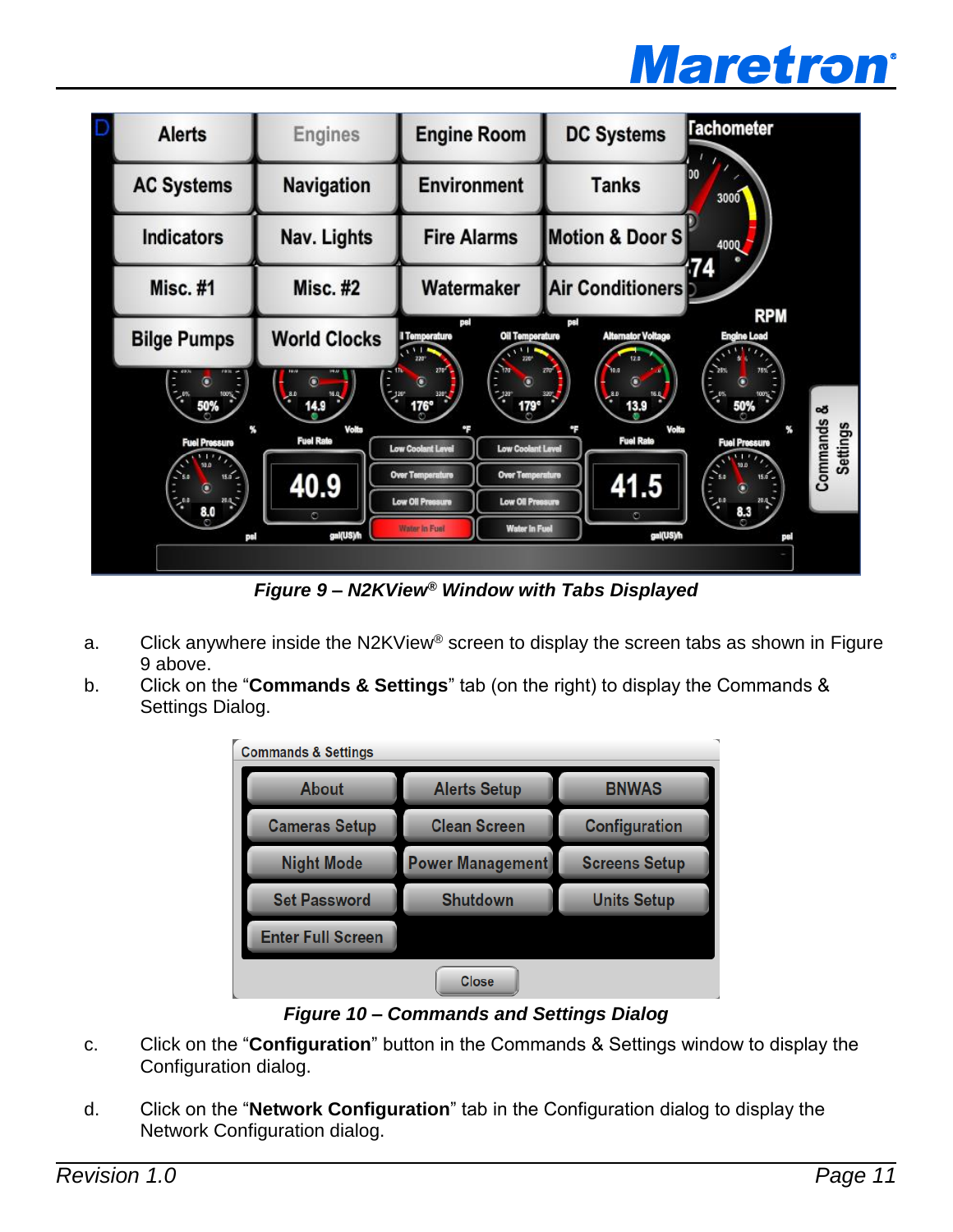| Configuration          |                              |                    |                             | × |
|------------------------|------------------------------|--------------------|-----------------------------|---|
| Configuration          | <b>Network Configuration</b> |                    | <b>Screen Configuration</b> |   |
|                        | DHCP<br>☑                    |                    |                             |   |
| Hostname               | n2kview                      |                    |                             |   |
| <b>IP Address</b>      | 10.0.0.19                    | <b>Subnet Mask</b> | 255.255.255.0               |   |
| <b>Default Gateway</b> | 10.0.0.1                     | <b>Default DNS</b> | 10.0.0.31                   |   |
|                        |                              |                    | Update                      |   |
|                        |                              |                    |                             |   |
|                        |                              |                    |                             |   |
|                        |                              |                    |                             |   |
|                        |                              |                    |                             |   |
|                        |                              | Close              |                             |   |

*Figure 11 – Configuration Dialog*

- <span id="page-15-0"></span>e. Uncheck the **"DHCP**" box to indicate that your LAN does not use DHCP.
- f. In the "**IP Address**" field, enter the IP address you wish to assign to the MBB300C.
- g Click on the "**Configuration"** button in the Commands & Settings window to display the Configuration dialog.
- h. In the "**Subnet Mask"** field, enter the subnet mask value used on your LAN (in most cases, this value will be "255.255.255.0").
- i. In the "**Default Gateway***"* field, enter the IP address of the default gateway of your LAN.
- j. In the "**Default DNS***"* field, enter the IP address of a DNS (Dynamic Name Service) Server used on your LAN.
- k. Click the "**Update**" button to make these changes permanent. The screen will go blank for a few seconds while this is being done.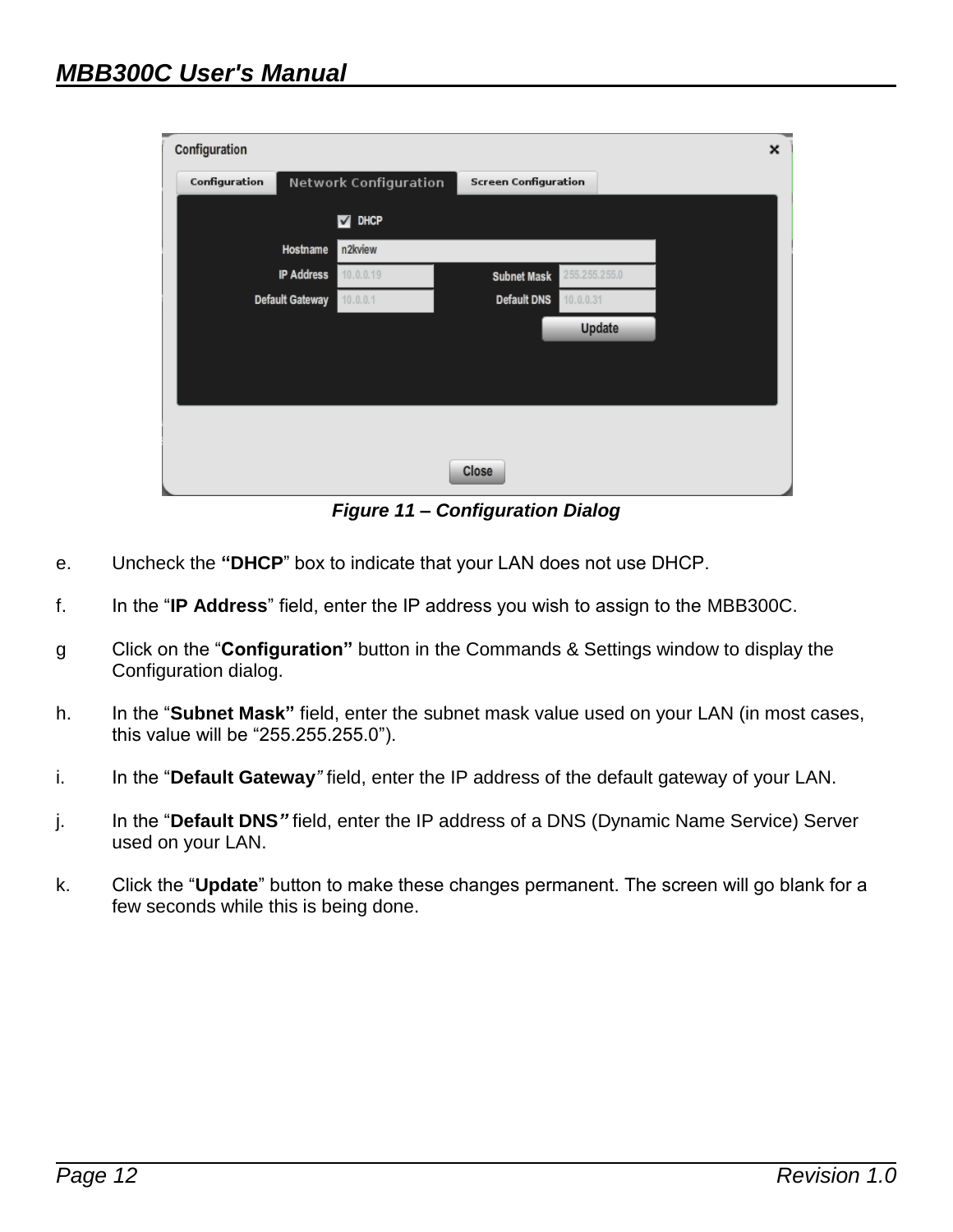

# <span id="page-16-0"></span>**3 Operating the MBB300C**

# <span id="page-16-1"></span>**3.1 Turning the MBB300C On**

To turn on the MBB300C, press the power switch, located on the right hand side of the front panel of the MBB300C. The power button LED will illuminate.

# <span id="page-16-2"></span>**3.2 Turning the MBB300C Off**

To turn the MBB300C off, use the "Shutdown" administrative tab of the N2KView® software. Alternatively, you can power down the unit by pressing the MBB300C's power switch. Lastly, you can power down the unit by turning off the power source with an external breaker or external switch. The power button LED will turn off after the shutoff process has completed.

# <span id="page-16-3"></span>**3.3 Using the MBB300C**

The MBB300C runs a fully functional version of the Maretron N2KView® software. Please refer to the *N2KView® User's Manual*, packaged with the MBB300C, for detailed operating instructions.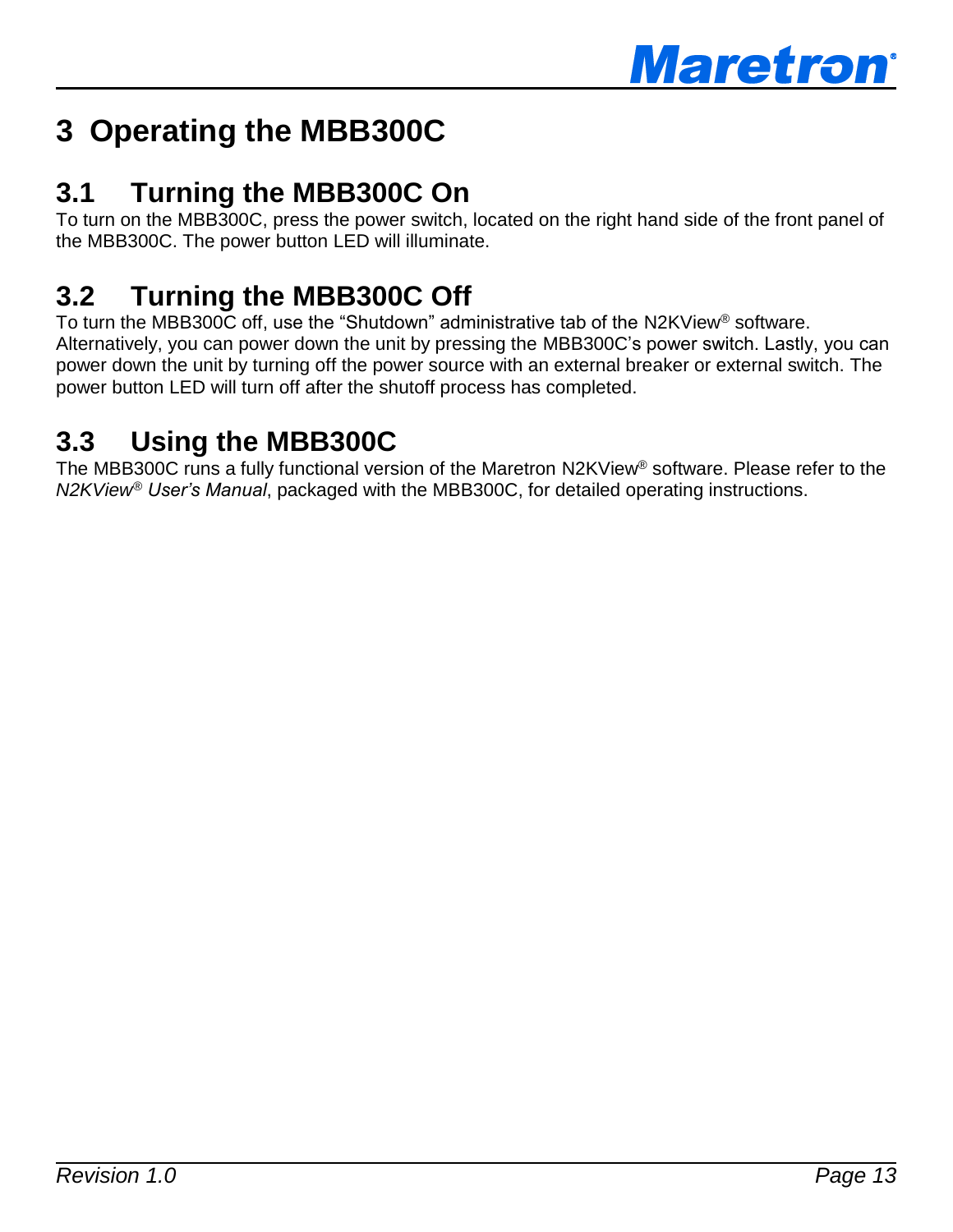# <span id="page-17-0"></span>**4 Maintenance**

**Regular maintenance is important to ensure continued proper operation of the Maretron MBB300C. Perform the following tasks periodically:**

- Clean the unit with a soft cloth. Do not use chemical cleaners as they may remove paint or markings or may corrode the MBB300C enclosure or seals. Do not use any cleaners containing acetone, as they will deteriorate the plastic enclosure. Do not spray cleaning liquids directly onto the MBB300C.
- Ensure that the unit is mounted securely and cannot be moved relative to the mounting surface. If the unit is loose, tighten the mounting screws.
- Check the security of the power and network cables connected to the MBB300C and tighten if necessary.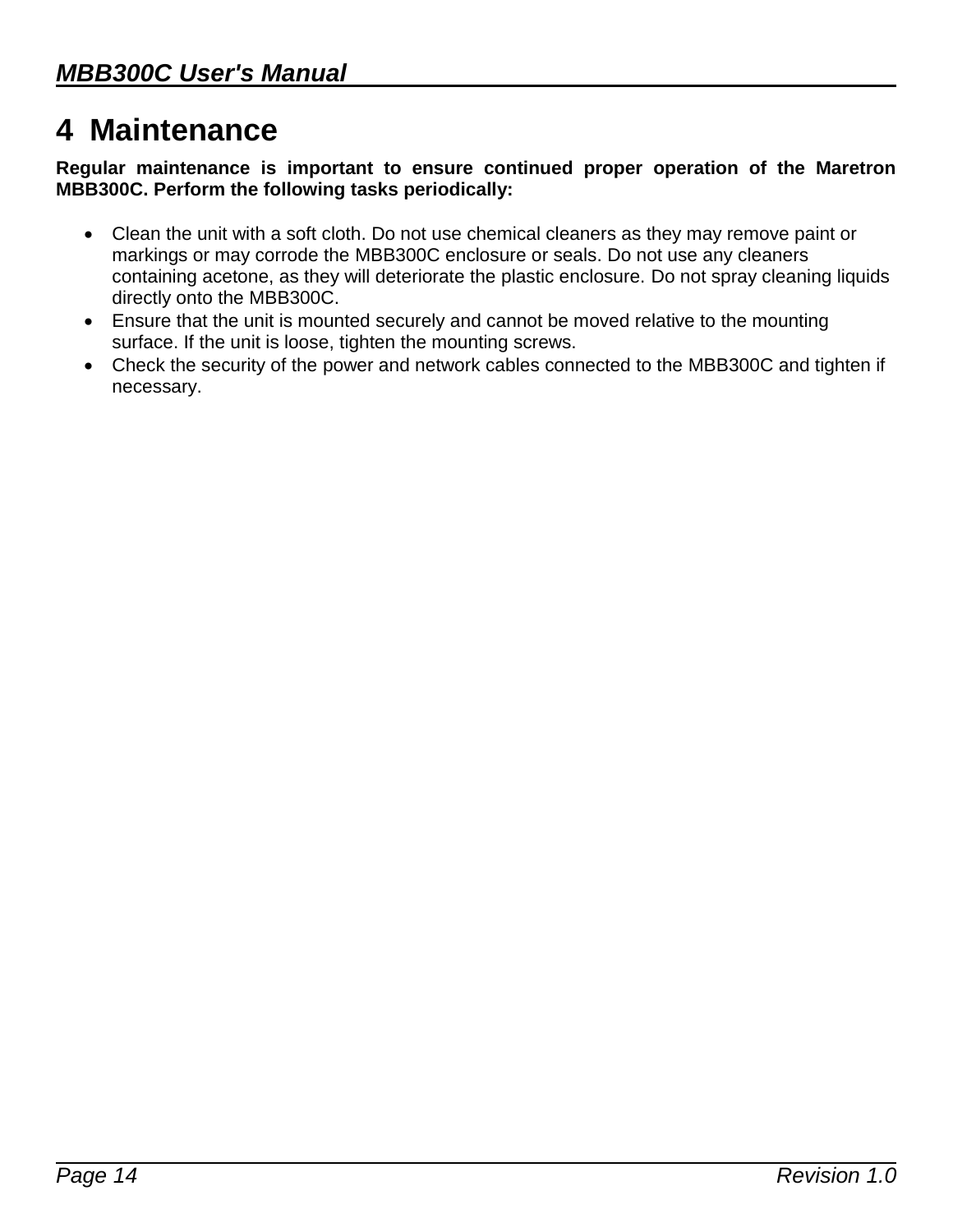

# <span id="page-18-0"></span>**5 Troubleshooting**

**If you notice unexpected operation of the Maretron MBB300C, follow the troubleshooting procedures in this section to remedy simple problems.**

| Symptom                    | <b>Troubleshooting Procedure</b>                                                                                                                                                                                                                                                                                                                                                                                                                     |
|----------------------------|------------------------------------------------------------------------------------------------------------------------------------------------------------------------------------------------------------------------------------------------------------------------------------------------------------------------------------------------------------------------------------------------------------------------------------------------------|
| No activity on the display | Check the connection to the power and network<br>connectors and tighten if necessary<br>Ensure that power is supplied to the connected<br>power cable.<br>Check the connection to the power jack located on<br>the rear of the device.<br>Press the power switch located on the front of the<br>device on the right-hand side.<br>Check that the NMEA 2000 <sup>®</sup> interfaces are correctly<br>connected to the NMEA 2000 <sup>®</sup> network. |
| Other Issues               | Please refer to the Troubleshooting section of the<br>N2KView <sup>®</sup> User's Manual.                                                                                                                                                                                                                                                                                                                                                            |

If these steps do not solve your problem, please contact Maretron Technical Support (refer to Section [Technical Support](#page-20-0) for contact information).

*Warning: There are no user-serviceable components inside the Maretron MBB300C. Opening the MBB300C will expose the sensitive electronic components to adverse environmental conditions that may render the unit inoperative. Please do not open the MBB300C, as this will automatically void the warranty. If service is required, please return the unit to an authorized Maretron service location.*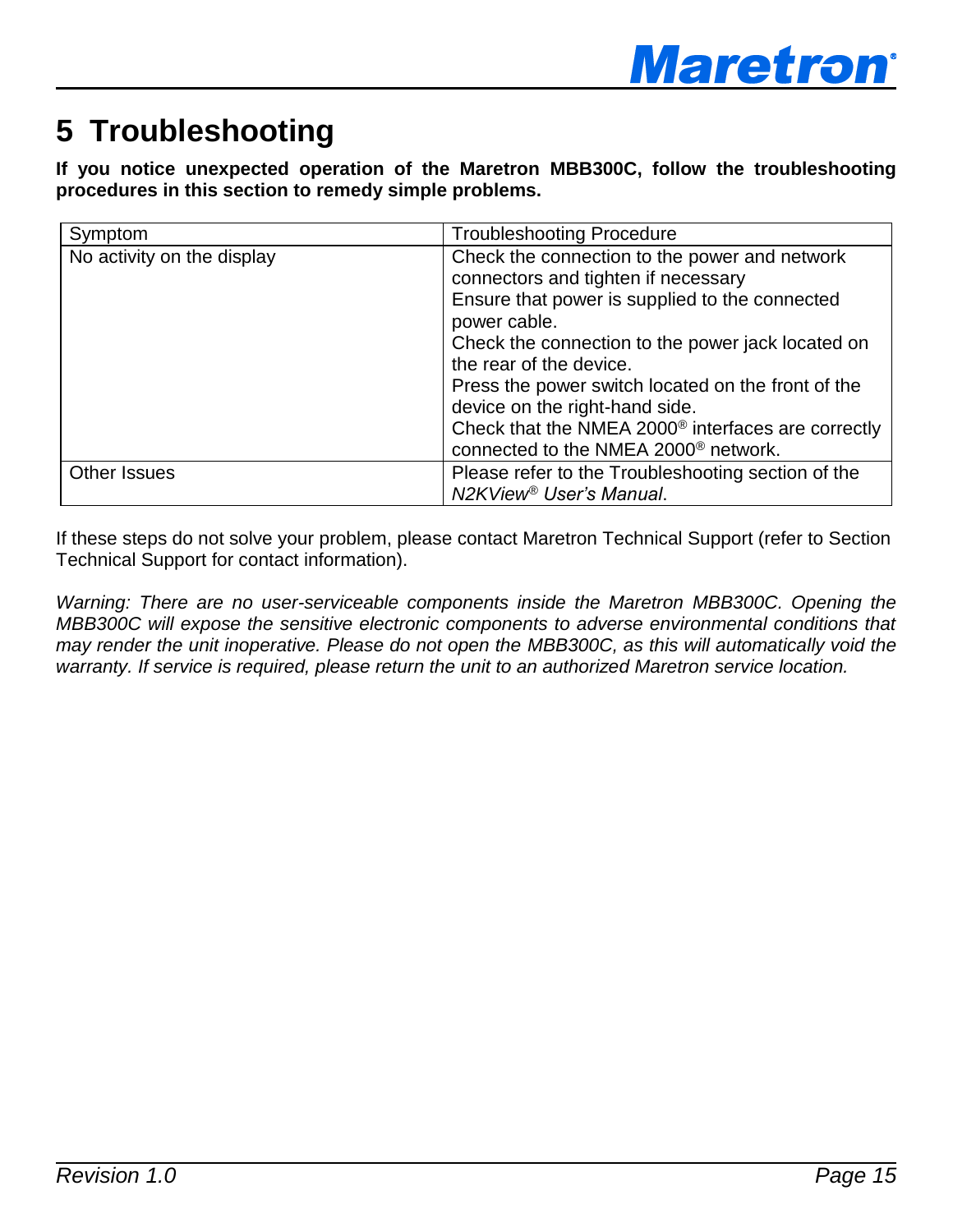# <span id="page-19-0"></span>**6 Technical Specifications**

#### **Specifications**

| <b>Parameter</b>              | Value                            | <b>Comment</b>                             |
|-------------------------------|----------------------------------|--------------------------------------------|
| Video Connector               | VGA Port                         | <b>For Monitor Connection</b>              |
|                               | <b>HDMI Port</b>                 |                                            |
| <b>Monitor Resolution</b>     | 2560 x 1600 Maximum (VGA)        |                                            |
|                               | 1920 x 1080 Maximum (HDMI)       |                                            |
| USB Connector                 | Two USB 3.0 connections          | For connecting Peripherals (Mouse,         |
|                               | Two USB 2.0 connections          | keyboard, etc.) and or touch screen        |
|                               |                                  | connectivity                               |
| Serial Connector              | One RS232 9-Pin D Connector      | For touch screen alternative connection    |
| <b>Touchscreen Drivers</b>    | TSHARC, 3M MicroTouch, ELO,      | Compatible with HID touch compliant panels |
|                               | eGalax, General Touch            |                                            |
| <b>Ethernet Connector</b>     | RJ-45 GbE                        | For connection to IP cameras               |
| Controller Area Network (CAN) | Two NMEA 2000 Micro-C Connectors |                                            |
| Ports                         |                                  |                                            |

#### **Certifications**

| Parameter                      | Comment                       |
|--------------------------------|-------------------------------|
| <b>FCC class A and CE Mark</b> | Electromagnetic Compatibility |
| <b>NMEA 2000</b> <sup>®</sup>  |                               |

#### **Electrical**

| <b>Parameter</b>                                         | Value      | <b>Comment</b>                    |
|----------------------------------------------------------|------------|-----------------------------------|
| Operating Voltage (Dedicated Supply Connection)          | 9-36 Volts | <b>DC</b> Voltage                 |
| Power Consumption (Dedicated Supply Connection)          | 10 Watts   | Maximum                           |
| Operating Voltage (NMEA 2000 <sup>®</sup> Connection)    | 8-32 Volts | DC Voltage                        |
| Power Consumption (NMEA 2000 <sup>®</sup> Connection)    | 80 mA      | Maximum When Transmitting 100%    |
| Load Equivalence Number (LEN)                            |            | $NMEA 2000@Spec. (1 LEN = 50 mA)$ |
| Reverse Battery Protection (NMEA 2000 <sup>®</sup>       | Yes        | Indefinitely                      |
| Connection)                                              |            |                                   |
| Load Dump Protection (NMEA 2000 <sup>®</sup> Connection) | Yes        | Energy Rated per SAE J1113        |

#### **Mechanical**

| <b>Parameter</b>          | Value                                                               | <b>Comment</b>                                |
|---------------------------|---------------------------------------------------------------------|-----------------------------------------------|
| <b>Overall Dimensions</b> | $6.02$ " × 9.76" × 1.73"                                            | <b>Excluding Connectors and Wall Brackets</b> |
| $ $ (DxWxH)               | $(132 \, \text{mm} \times 204 \, \text{mm} \times 49 \, \text{mm})$ |                                               |
| Weight                    | 2.27 lbs (1.03 kg)                                                  |                                               |
| Chassis Material          | Aluminum                                                            |                                               |
| Mounting                  | Wall Bracket                                                        | <b>IAnv Orientation</b>                       |

#### **Environmental**

| <b>Parameter</b>             | Value                               |
|------------------------------|-------------------------------------|
| <b>Operating Temperature</b> | $-20^{\circ}$ C to 70 $^{\circ}$ C  |
| Storage Temperature          | -40 $^{\circ}$ C to 85 $^{\circ}$ C |
| Humidity                     | 10%-85% RH non-condensing           |